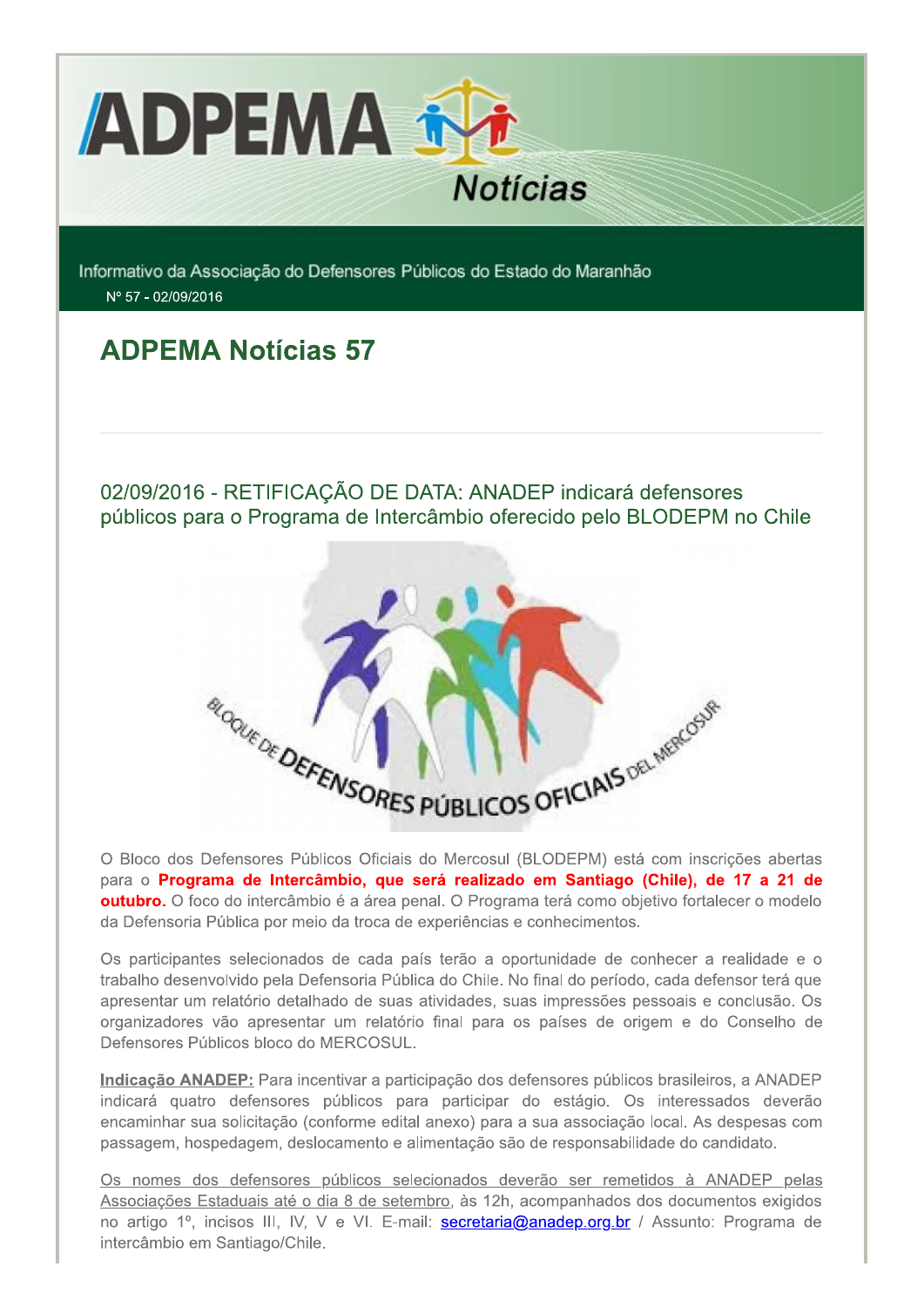Já a ANADEP realizará o sorteio público dos candidatos, em sua sede, no dia 9 de setembro, às 16h.

O BLOQUE selecionará o candidato final, através de análise curricular até o dia 20 de setembro.

Após escolhido, o candidato tem até o dia 28 de setembro para confirmar sua inscrição junto ao BLOQUE. As outras informações a serem confirmadas são:

Comprovação de seguro de saúde durante o tempo de estadia em Santiago;

Comprovação da compra de passagem aérea ou terrestre;

Dispor de uma quantidade de U\$S 50.00 (Cinquenta Dólares Americanos) por dia de permanência:

Aderir aos termos do programa de intercâmbio e suas regras.

#### **Datas importantes:**

- · A confirmação da inscrição: 28 de setembro de 2016;
- · O candidato deverá chegar em Santiago no 16 de de outubro. Seu retorno será a partir do dia 22/10.
- Entrega do relatório final aos organizadores: 07 de novembro de 2016

Para saber mais detalhes clique no anexo abaixo:

# 02/09/2016 - Escola Superior da DPE/MA abre inscrições para seminário legalização e proibição de drogas



A Escola Superior da Defensoria Pública do Maranhão (Esdep/MA), em parceria com a coordenação do Curso de Direito da Unidade de Ensino Superior Dom Bosco (UNDB), abre inscrições para o Seminário "Drogas: proibição x legalização. Perspectivas críticas e interdisciplinares", que será realizado no dia 16 de setembro, das 8h às 12h e das 14h às 18h, no Teatro Maria Izabel Rodrigues, na sede da UNDB, localizada na Av. Colares Moreira, 443, Renascença II, em São Luís. Os interessados têm até o dia 9 de setembro para efetuar sua inscrição, mediante requerimento dirigido à Esdep, através do e-mail institucional: escolasuperior@ma.def.br, sendo necessário informar nome completo, e-mail e telefone.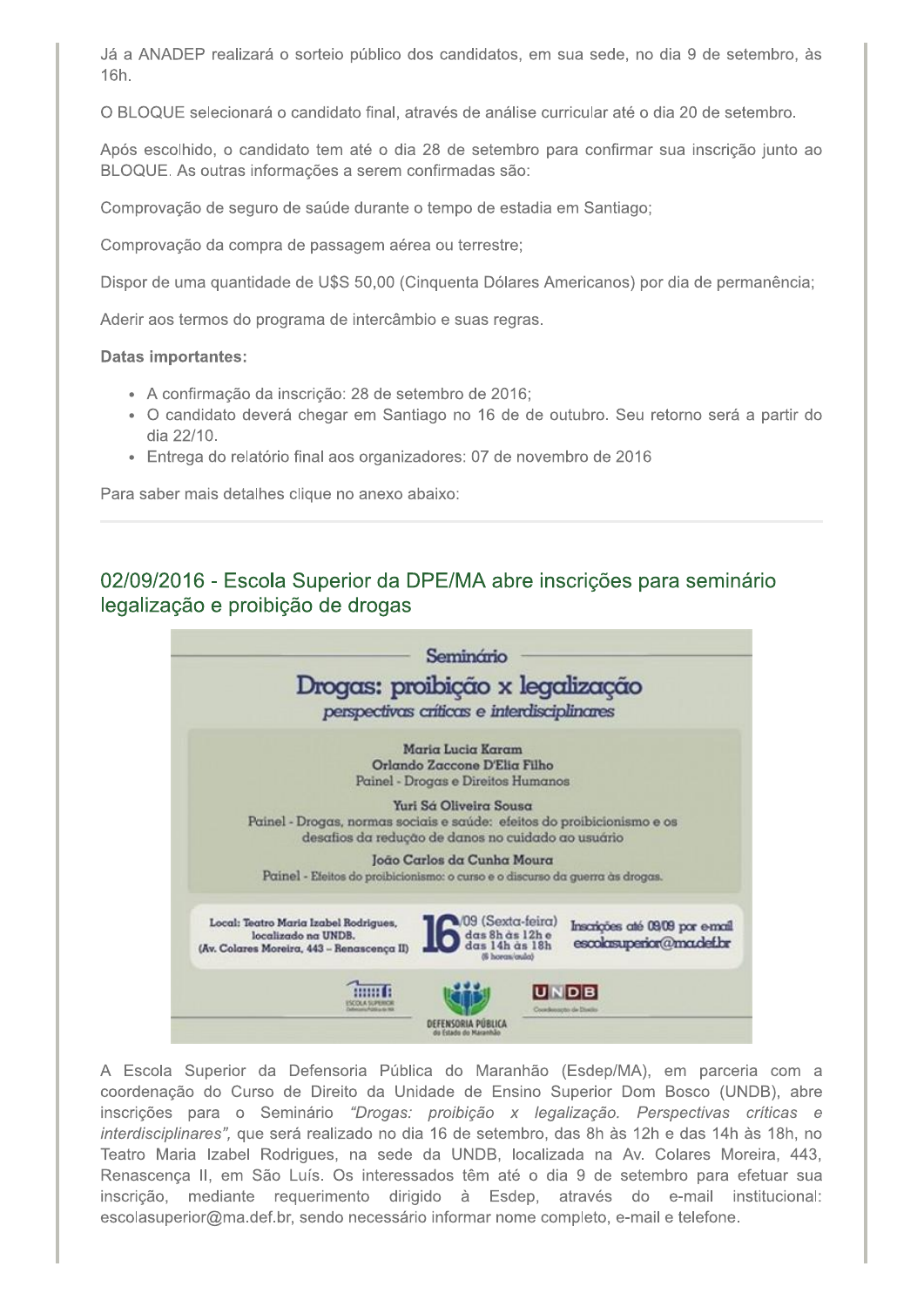O Seminário "Drogas: proibição x legalização. Perspectivas críticas e interdisciplinares" busca promover o debate sobre os impactos sociais decorrentes da criminalização de condutas relacionadas ao tráfico de drogas, além das consequências diretas aos direitos e garantias fundamentais de milhares de pessoas. A expectativa é reunir representantes da sociedade civil, dos movimentos sociais e das comunidades acadêmica (estudantes, professores, pesquisadores, etc.) e jurídica (membros da Defensoria, do Ministério Público e da Magistratura, entre outros) em torno do assunto, que muito preocupa e mobiliza as autoridades brasileiras e internacionais.

Justificativa - Um dos fatores centrais para o crescimento da população prisional brasileira nos últimos anos é o aumento do número de presos por tráfico de drogas (Boiteux e Pádua, 2013). Nesse sentido, é pertinente destacar que o tráfico, enquanto tipo penal é aquele que mais criminaliza: conforme relatório do Departamento Penitenciário Nacional (Ministério da Justiça, 2015), do universo de 245.821 crimes pelos quais as pessoas privadas de liberdade foram condenadas ou aguardam julgamento, 55.920 correspondem ao tráfico. Desde 2005 o tráfico demonstra registros superiores aos demais delitos. De 2005 a 2012 o número de presos por tráfico mais do que triplicou no Brasil, verificando-se um aumento de 320,31% (Boiteux e Pádua, 2013).

"Diante desse preocupante quadro, é relevante para a Defensoria Pública do Estado do Maranhão, através de sua Escola Superior, iniciar esse diálogo, para que se possa refletir, enquanto sociedade, numa convivência mais justa e igualitária e que garanta o respeito aos direitos humanos", explicou o diretor da Esdep, Francisco Barbosa.

Painelistas renomados - Conforme a programação do seminário, estão confirmadas a presença de grandes painelistas, referência nas discussões sobre a temática. Conduzindo o painel "Drogas e Direitos Humanos", estarão na capital os juristas de renome nacional Maria Lucia Karam e Orlando Zaccone D'Elia Filho, que serão antecedidos pela defensora pública Isabella Miranda da Silva, que é titular do Núcleo do Júri, da DPE/MA, e mestranda em Direito pela UNB, e que ficará responsável pela apresentação dos trabalhos.

O painel "Drogas, normas sociais e saúde: efeitos do proibicionismo e os desafios da redução de danos no cuidado ao usuário" ficará por conta do doutorando do Programa de Pós-Graduação em Psicologia pela Universidade Federal de Pernambuco (UFPE), Yuri Sá Oliveira Sousa.

"Efeitos do proibicionismo: o curso e o discurso da guerra às drogas" será o tema da abordagem que caberá ao mestre em Direito e Instituições do Sistema de Justica pela Universidade Federal do Maranhão (Ufma) e professor da UNDB, João Carlos da Cunha Moura. O seminário será encerrado com a apresentação do professor mestre Arnaldo Vieira Sousa, coordenador e professor do Curso de Direito da UNDB.

#### **PROGRAMAÇÃO:**

Manhã

8h às 9h

Registro de frequência

9h às 9h30

Abertura dos trabalhos - apresentação do seminário e dos palestrantes

Isabella Miranda da Silva (Defensora Pública e Mestranda em Direito na UNB)

9h30 às 11h

Painel: Drogas e Direitos Humanos.

Painelistas: Maria Lucia Karam e Orlando Zaccone D'Elia Filho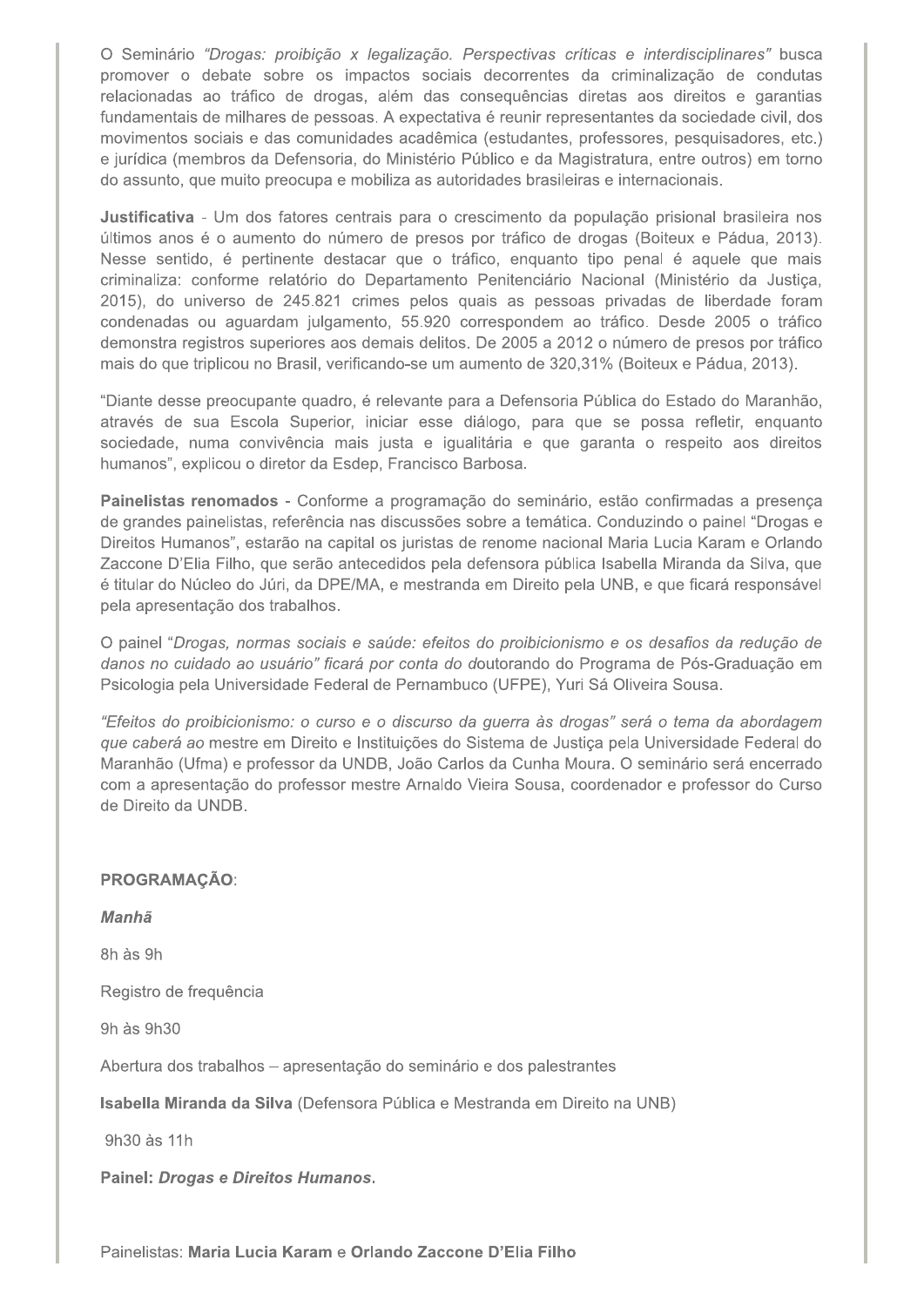11h às 12h

Debate

**INTERVALO PARA O ALMOÇO** 

**Tarde** 

14h às 15h30

Painel: Drogas, normas sociais e saúde: efeitos do proibicionismo e os desafios da redução de danos no cuidado ao usuário. Painelista: Yuri Sá Oliveira Sousa

Painel: Efeitos do proibicionismo: o curso e o discurso da guerra às drogas.

Painelista: João Carlos da Cunha Moura

15:30h às 16:30h

Debate

16:30h às 17h

Encerramento

Prof. Me. Arnaldo Vieira Sousa (Coordenador e professor do Curso de Direito da UNDB)

Fonte: Ascom DPE/MA

# 01/09/2016 - Não há diferença legal entre casamento e união estável na partilha de bens, decide STF



No sistema constitucional vigente, é inconstitucional a distinção de regimes sucessórios diferentes entre cônjuges e companheiros, devendo ser aplicado, em ambos os casos, o regime estabelecido no artigo 1.829 do Código Civil". Assim, é inconstitucional o artigo 1.790 do mesmo código que discrimina a companheira ou companheiro em união estável, quando se trata de partilha de bens.

Sete dos 11 ministros do Supremo Tribunal Federal votaram neste sentido, na sessão plenária desta quarta-feira (31/8), no início do julgamento de um recurso extraordinário com repercussão geral (RE 878.694), no qual se discute a regra do artigo 1.829 do Código Civil que prevê regimes sucessórios diferentes para cônjuge e companheiro (a) em união estável. Mas o ministro Dias Toffoli pediu vista dos autos para "uma reflexão mais profunda" sobre o assunto.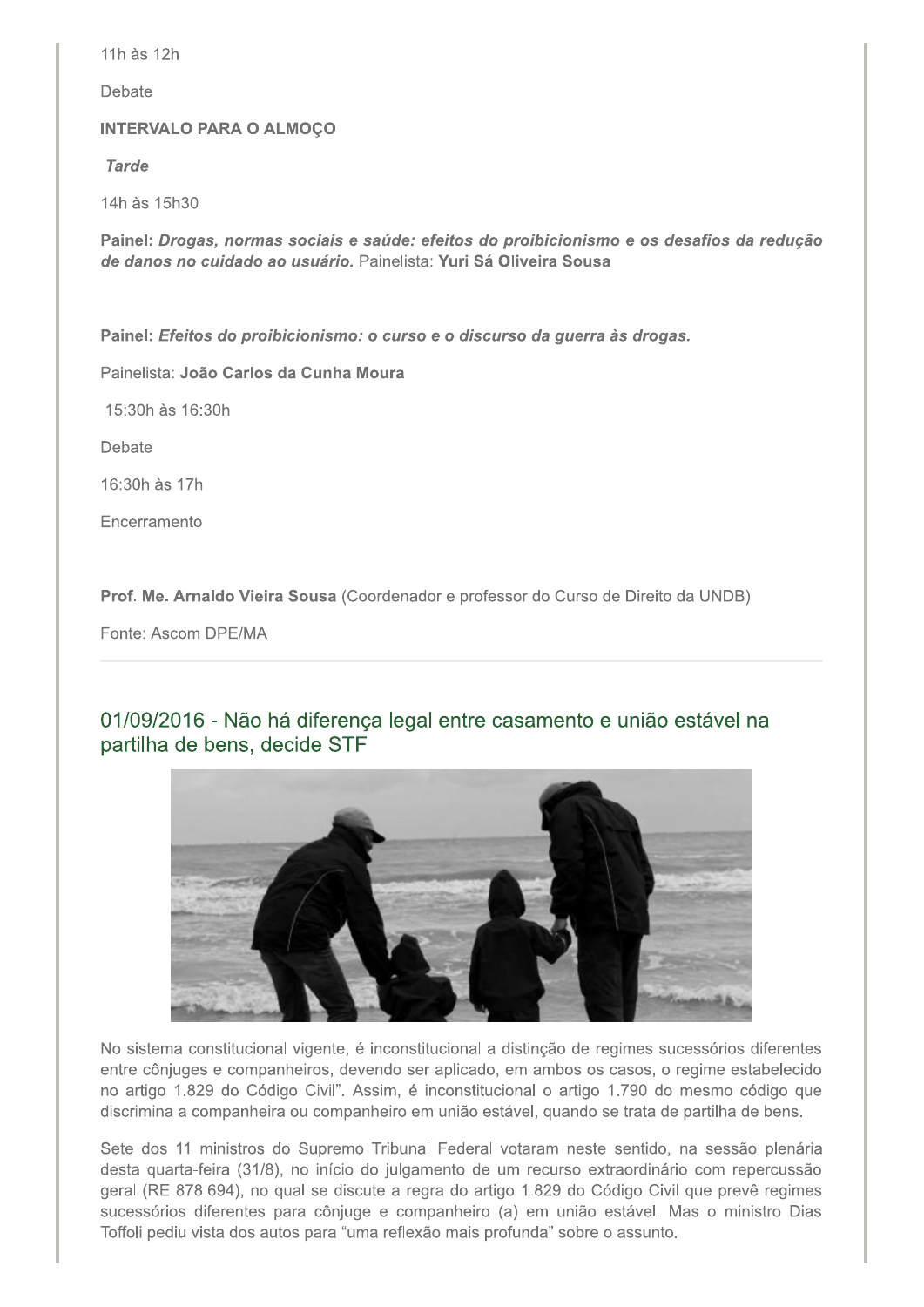A maioria já formada a partir do voto do relator Luís Roberto Barroso inclui, pela ordem, os ministros Edson Fachin, Teori Zavascki, Rosa Weber, Luiz Fux, Celso de Mello e Cármen Lúcia. Os dois últimos adiantaram os seus votos. Além de Toffoli, ficam faltando os pronunciamentos dos ministros Gilmar Mendes, Marco Aurélio e Ricardo Lewandowski.

### O caso

No caso concreto, a sentença da primeira instância de Minas Gerais reconheceu a companheira como herdeira universal do falecido, dando tratamento paritário ao instituto da união estável em relação ao casamento. Os dois viveram juntos durante nove anos. O falecido não tinha filhos nem netos, mas apenas três irmãos.

No entanto, em apelação, o Tribunal de Justiça estadual, reconheceu a constitucionalidade do inciso III do artigo 1.790 do Código Civil, e reformou a decisão do primeiro grau. De acordo com o dispositivo em questão, na falta de descendentes e ascendentes, o "companheiro" faz jus, a título de herança, unicamente a um terço dos bens adquiridos onerosamente durante a união estável, pois concorre com os colaterais até quarto grau, devendo ser excluída sua participação como herdeiro dos bens particulares da pessoa falecida.

No recurso extraordinário ao qual o STF deu status de repercussão geral, a recorrente sustenta que o artigo 1.790 do Código prevê tratamento diferenciado e discriminatório à companheira em relação à mulher casada e alega violação aos artigos 5º, inciso I, e 226, parágrafo 3º, ambos da Constituição. Destaca também a violação à dignidade da pessoa humana, pois o acórdão do TJ-MG permitiu a concorrência de parentes distantes do falecido com o companheiro sobrevivente. E finalmente pede a aplicação do artigo 1.829 do CC (que define a ordem para a sucessão legítima) com a finalidade de equiparar companheiro e cônjuge.

### Voto do relator

No voto acompanhado pela maioria dos paresseus pares, o ministro Roberto Barroso anotou, inicialmente, que a questão tem sido tratada de modo diferente por tribunais de Justiça do país. Citou as posições divergentes dos tribunais de Minas Gerais e de São Paulo, de um lado, e do tribunal do Rio de Janeiro de outro. Os dois primeiros a favor da constitucionalidade do artigo 1.790 do CC; o TJRJ pela inconstitucionalidade da norma.

Segundo Barroso, o regime sucessório sempre esteve "intimamente ligado à noção tradicional de família", na qual os filhos eram submetidos ao pátrio poder, e os filhos fora de matrimônio nem eram reconhecidos. Ou seja, "a família era um fim em si mesmo", enquanto, depois da Constituição de 1988, o "direito da família", no singular, passou a ser "o direito das famílias".

Ainda conforme o relator, a Carta de 1988 é "o ponto culminante" dessa evolução do conceito jurídico de família, ao fixar no inciso 3º do artigo 226: "Para efeito de proteção do Estado, é reconhecida a união estável entre o homem e a mulher como entidade familiar, devendo a lei facilitar sua conversão em casamento". Lembrou ainda que o próprio legislador ordinário agiu de acordo com a norma constitucional (Leis 8.971/94 e 9,278/96). Mas registrou que o novo Código Civil, de 2003 – baseado num projeto de outra época, anterior à Carta de 1988 – abrigou "algumas ideias que não eram mais do novo milênio", entre as quais a que está inscrita no artigo 1.790 do Código.

"O incentivo à conversão em casamento não autoriza a inferiorização dos direitos dos conviventes em detrimento dos cônjuges", afirmou Roberto Barroso.

No seu voto até agora condutor, o ministro-relator concluiu: A Constituição contempla diferentes formas de família legítima, além da que resulta em casamento, incluindo-se as famílias decorrentes de união estável; não é legítimo desequiparar, para fins sucessórios, os cônjuges e os companheiros, ou seja, a família formada pelo casamento e a família formada pela união estável; "no sistema constitucional vigente é inconstitucional a distinção de regimes sucessórios entre cônjuges e companheiros, devendo ser aplicado, em ambos os casos, o regime estabelecido no artigo 1.829 do Código Civil de 2002".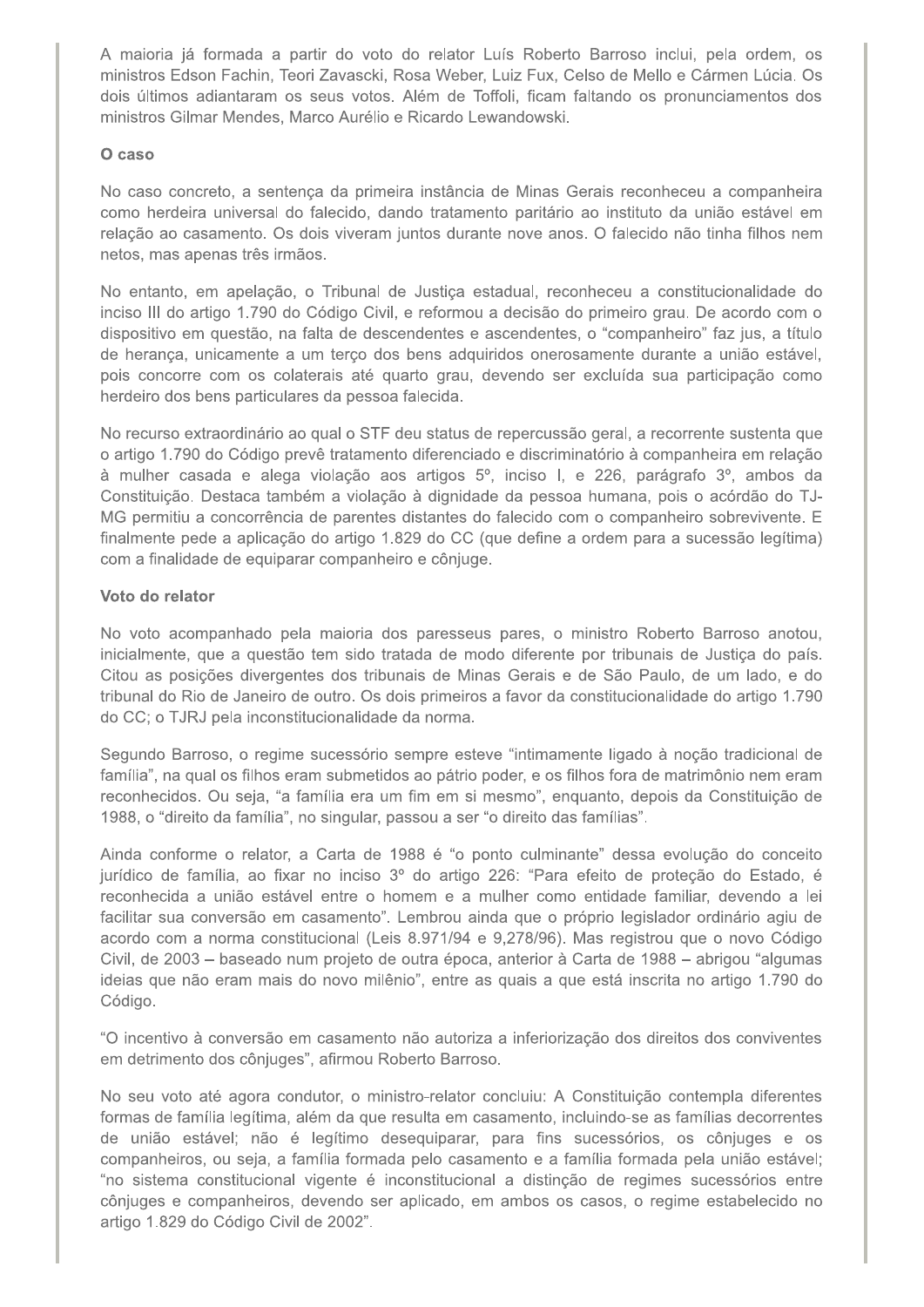01/09/2016 - Defensor Público Associado realiza visita para verificar a qualidade do serviço de energia elétrica em povoado de Arari



O Defensor Público Associado, Dr. Thales Alessandro Dias Pereira, titular do Núcleo Regional de Arari realizou visita para cerca de 37 famílias da comunidade Santa Rita, Povoado Moitas, que fica a 25 km do município de Arari. Na ocasião, o representante da DPE promoveu reunião no local junto aos moradores, tomando conhecimento de diversas demandas relacionadas ao serviço de energia elétrica, em especial solicitações de manutenção e melhoria da rede elétrica, com o intuito de reduzir o número de quedas de energia, variações na corrente e danos a eletrodomésticos, além de pedidos de troca de postes e transformadores deficitários.

"O que pude observar, durante a visita, foi uma comunidade que sofre com a falta de estrutura, incluindo a má prestação de serviços no setor elétrico, apesar de seus habitantes serem consumidores que pagam regularmente as suas faturas de energia, dentro da lei. Adotaremos as medidas possíveis para que esses cidadãos tenham as suas necessidades básicas atendidas da mesma forma que todos os demais moradores deste Município, mesmo que morem um pouco mais distante da sede. No mais, apesar dos problemas, fiquei feliz pelo crescimento da consciência das pessoas quanto aos direitos que titularizam", afirmou Thales Pereira.

Ainda no início do ano, a Defensoria Pública, através da atuação do Defensor Público Associado, Dr. Erick Reis, também havia atuado em favor da população de Arari, solicitando à Cemar a substituição de todos os postes de madeira, localizados no povoado Enseada do Engenho II, por outros de concreto, adequando a rede elétrica da localidade aos padrões mínimos de segurança e prevenção de riscos. Na ocasião, a Justica atendeu à Ação Civil Pública impetrada pela DPE e concedeu tutela antecipada, determinando que a companhia providenciasse a troca dos postes no prazo de 10 dias.

Fonte: Informações Ascom DPE/MA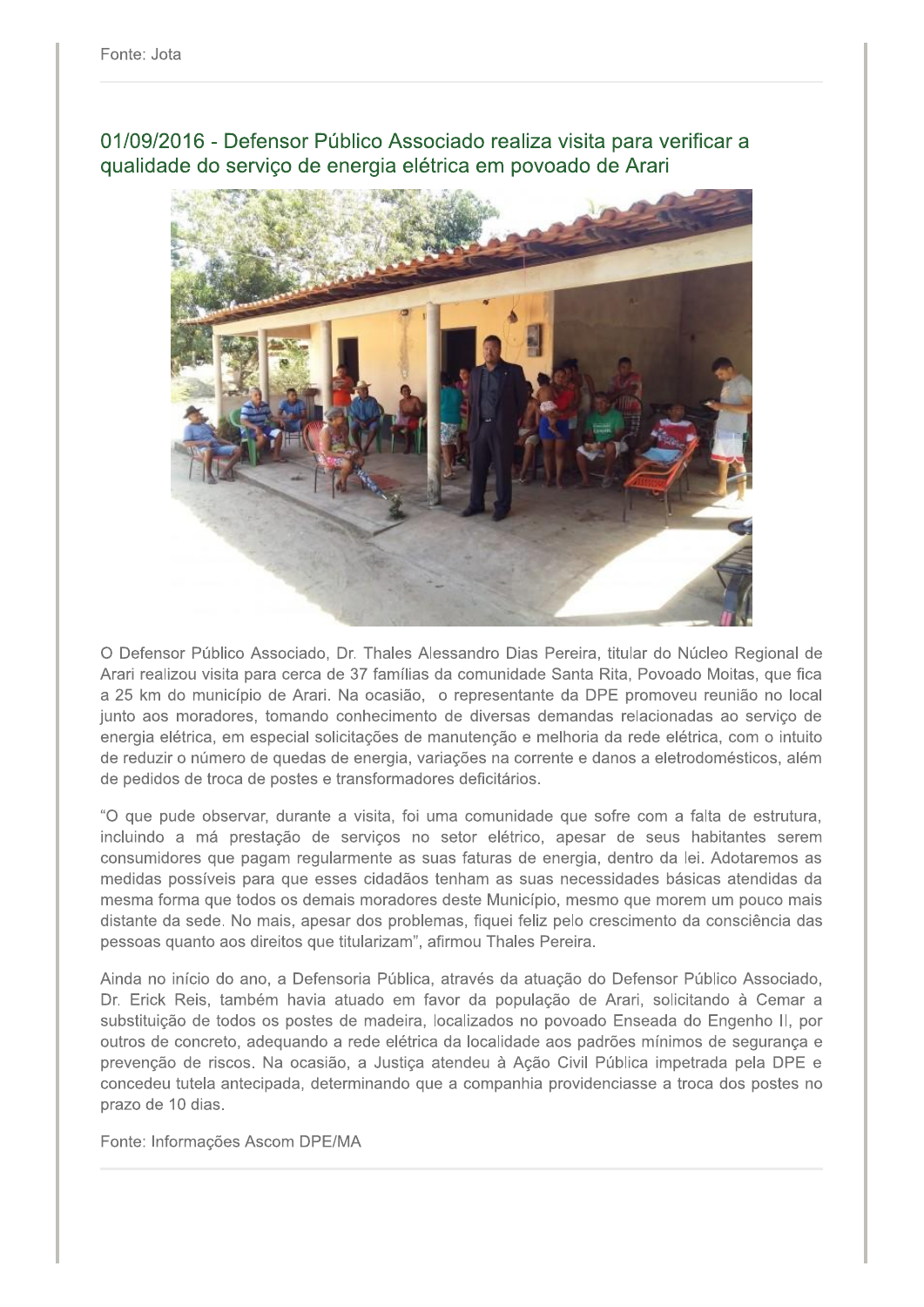# 01/09/2016 - Defensora Pública Associada participa do encerramento da Semana do Encarcerado em Santa Inês



A Defensora Pública Associada Dra. Érica Leoni Ebeling, titular do Núcleo Regional da Defensoria Pública de Santa Inês (DPE/MA), participou, na última semana, do encerramento das atividades da XVII Semana do Encarcerado, realizado naquela comarca. Com o tema "Trabalho e Educação: Pilares para a efetivação do processo de reintegração social da pessoa privada de liberdade", o evento teve por objetivo compartilhar os avanços da gestão nos últimos 19 meses, e discutir estratégias para qualificá-los, objetivando a construção de um sistema prisional de referência.

Na ocasião, Dra. Érica Leoni fez apresentação aos participantes, entre detentos e familiares, servidores da unidade prisional local, representantes dos sistemas judiciário e de segurança, onde destacou as atividades desenvolvidas pela Defensoria Pública, os serviços oferecidos e esclareceu dúvidas sobre a atuação da instituição, que tem como missão garantir direitos a todo aquele que não possuir condições de pagar um advogado. Também participaram do evento, os estagiários de Direito Hilton Jovita e Luana Sales de Sousa, além da assistente administrativa da DPE, Jhoessia Rafisy.

Realizada pelo Governo do Estado, por meio da Secretaria de Estado de Administração Penitenciária (Seap), a Semana do Encarcerado contemplou várias unidades prisionais da capital e do interior do estado.

Fonte: Informações da Ascom DPE/MA

31/08/2016 - DPE leva atendimento à praça pública no bairro da Liberdade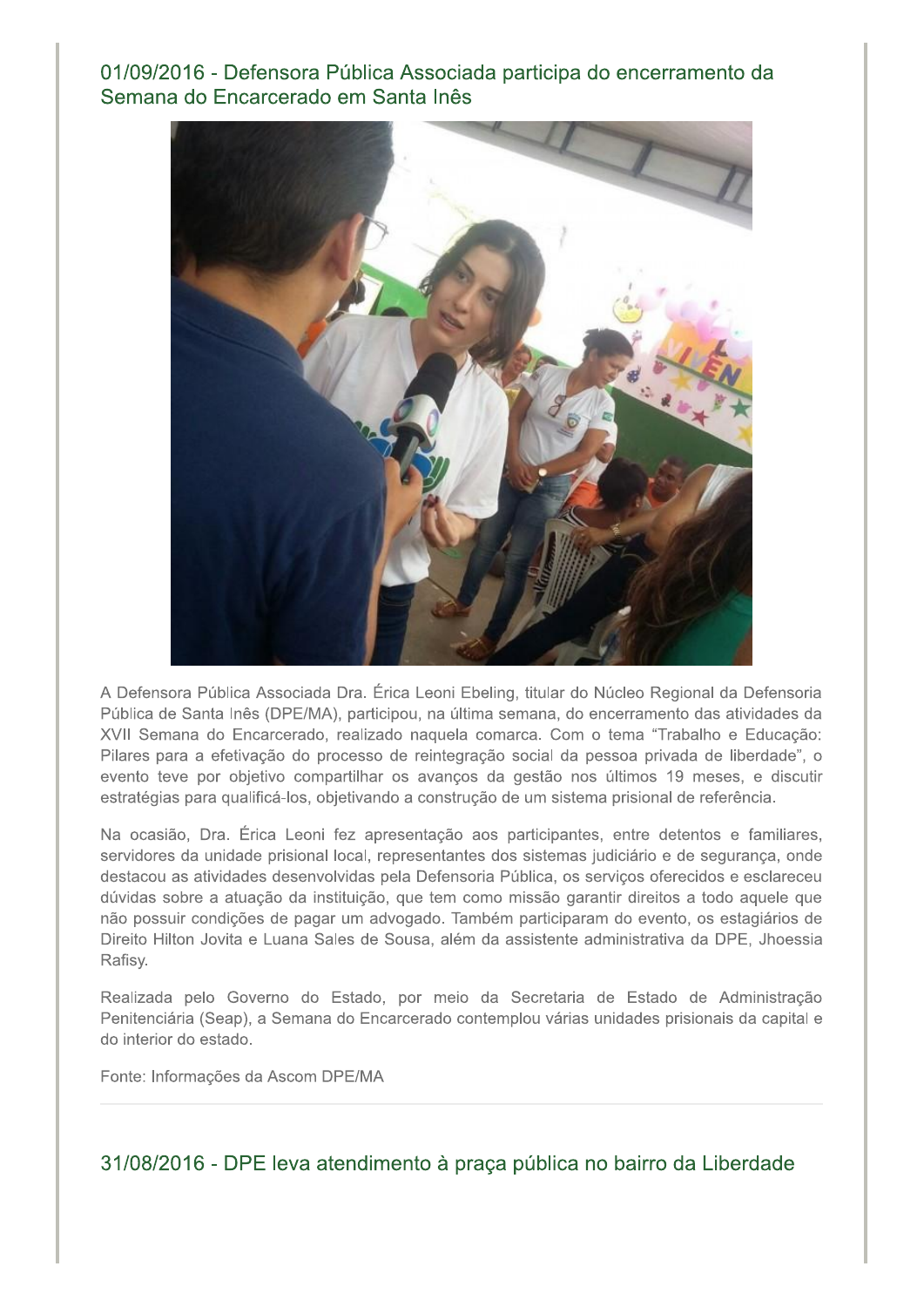

O ônibus-escritório da Defensoria Pública do Estado do Maranhão (DPE/MA) esteve neste fim de semana, na Praça Mario Andreazza, no bairro da Liberdade, onde aconteceu a 7ª edição do projeto "Defensoria Pública: em Defesa do Consumidor na Comunidade", desenvolvido pelo Núcleo de Defesa do Consumidor (Nudecon), com apoio do Núcleo Psicossocial da instituição.

Mais de 80 moradores do bairro e imediações compareceram ao local buscando atendimentos jurídicos, com ênfase nas ações de repactuação de dívidas, além de orientações sobre inserção no CadÚnico, que permite o acesso a dezenas de programas sociais, dentre eles o Tarifa Social de Energia Elétrica. O defensor-geral do Estado, Werther de Moraes Lima Junior, esteve no local, acompanhando a prestação dos serviços.

A equipe da Defensoria também contou com a participação dos defensores públicos Gabriel Santana Furtado, Cosmo Sobral e Davi Rafael Silva Veras, além da assistente social Silene Gomes de Brito, coordenadora do Núcleo Psicossocial, e estagiários das áreas afins.

Deuzilene Abreu foi à Praca Mario Andreazza buscar a solução de um impasse junto ao Instituto Nacional do Seguro Social (INSS), para dar entrada na sua aposentadoria por invalidez. "Tenho que fazer um exame para dar entrada no benefício do INSS, mas não tenho condições de pagar, pois estou desempregada devido a um problema na mão e algumas doenças que me impossibilitam de trabalhar. Estou satisfeita com os esclarecimentos que recebi do defensor público, e já tenho atendimento marcado na sede da Defensoria para, enfim, conseguir resolver este problema", disse.

Defensores do saneamento - A prestação dos serviços de abastecimento de água e esgotamento sanitário foi uma das maiores reclamações no local. A demanda apresentada pela comunidade acabou suscitando a realização, na Liberdade, de outro projeto do Nudecon, o "Defensores do Saneamento", cujo cronograma de visitas da equipe técnica de engenheiros e acadêmicos já está sendo elaborado.

Fonte: Ascom DPE/MA

30/08/2016 - Defensores Públicos Associados querem filmes legendados para surdos em cinemas da capital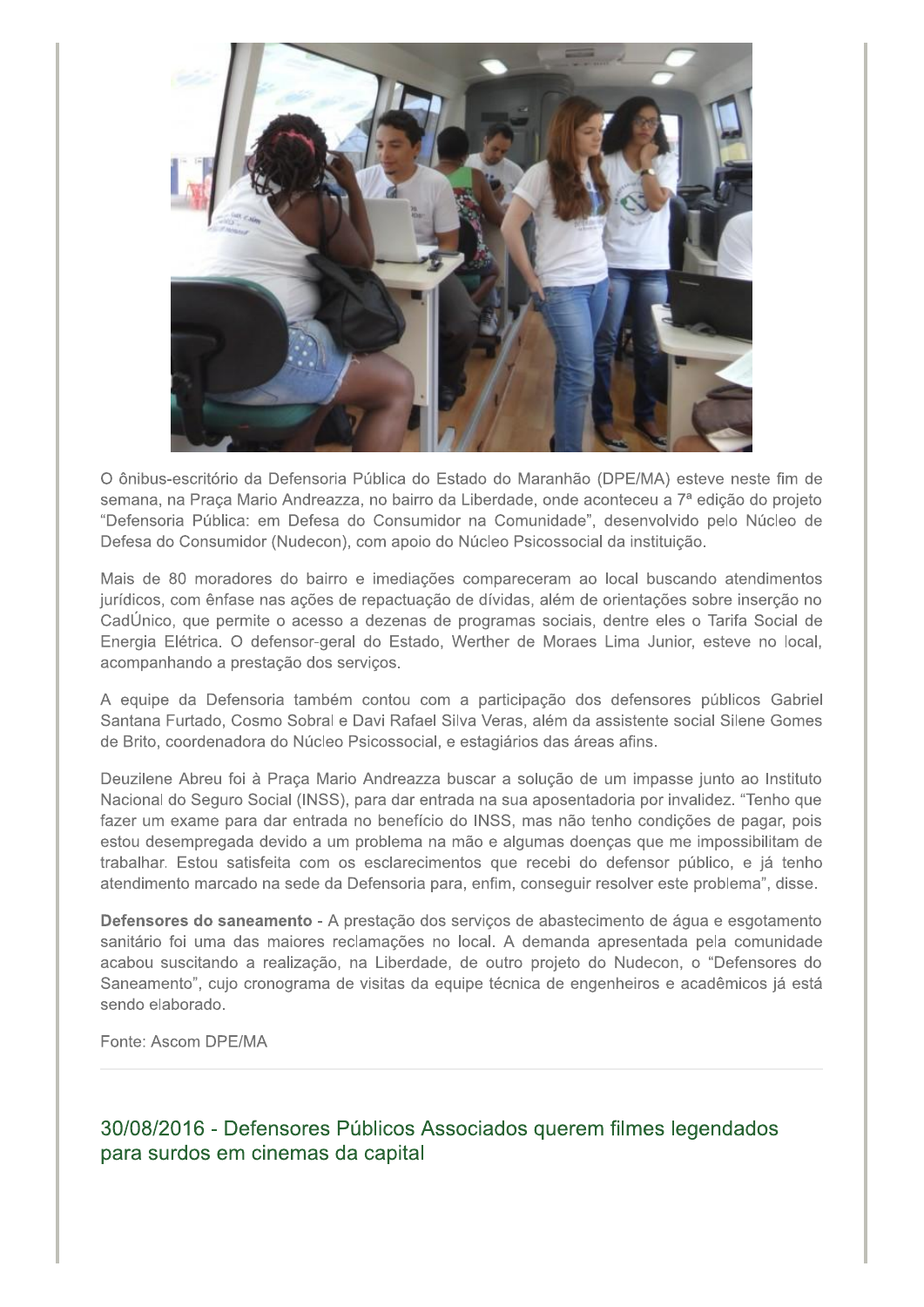

A Defensoria Pública estadual (DPE/MA), por meio do Núcleo de Defesa do Consumidor (Nudecon) com a presença dos Defensores Públicos Associados, Dr. Gabriel Furtado e Dr. Marcos Vinicius Campos Fróes, com apoio do Procon/MA e da Secretaria de Estado de Direitos Humanos e Participação Popular (Sedihpop), intermediou acordo entre empresários do ramo de cinemas da capital e comunidade surda. Os surdos cobram do empresariado rigorosa mudanca do perfil das exibições feitas nos cinemas da capital, com o objetivo de obrigar que todos os filmes, inclusive os nacionais, estejam legendados, sem diferenciação nos horários e de salas, conforme rege a Lei Brasileira da Inclusão (LBI), onde diz que as salas de cinema devem oferecer, em todas as sessões, recursos de acessibilidade para a pessoa com deficiência.

Na reunião ficou acertado que os gerentes dos estabelecimentos Cinépoles, do Cinesystem, Kinoplex, e MovieCom levariam as demandas para seus respectivos setores jurídicos para análise e, no prazo de 15 dias, responderiam ao grupo. Além da obrigatoriedade das legendas, ainda foi discutida a realização de cursos de capacitação destinados aos funcionários dos cinemas, bem como a aplicação de questionários, sobre acessibilidade nesses locais de entretenimento. Ficou também acordada a criação de um selo de qualidade que identificará os cinemas que adotarem, em sua integralidade, todas as medidas estabelecidas.

A principal dificuldade apontada pelos representantes da Associação de Surdos do Maranhão (Asma) é com relação à ausência do recurso das legendas, que expõe os deficientes auditivos a inúmeras situações de constrangimento nos cinemas da capital. Neste contexto, o defensor público titular do Nudecon, Gabriel Santana Furtado, ressaltou a importância de Defensoria Pública, Procon e SedihPop de promover essas discussões. "A intenção é evitar a judicialização, multas e quaisquer intervenções jurídicas. Queremos com essa reunião encontrar caminhos para que todos, independentemente de sua condição física, possam ter acesso à cultura e lazer. Essas providências podem beneficiar milhares de pessoas que têm, de várias formas, seus direitos cerceados", disse. Também acompanhou a reunião o também defensor e titular do Nudecon, Marcos Vinícius Campos Fróes.

Ainda participaram do encontro a coordenadora do Centro Integrado de Apoio à Pessoa com Deficiência (Ciapd), da DPE/MA, Livia Carvalho, o presidente do Procon, Duarte Júnior, a representante da SCDC do Ministério da Cultura, Alessandra Pajama, a representante da Central de Intérprete de Libras e membros da comunidade audiovisual, Jacinilde Estrela Ribeiro, dentre outras.

Fonte: Ascom DPE/MA